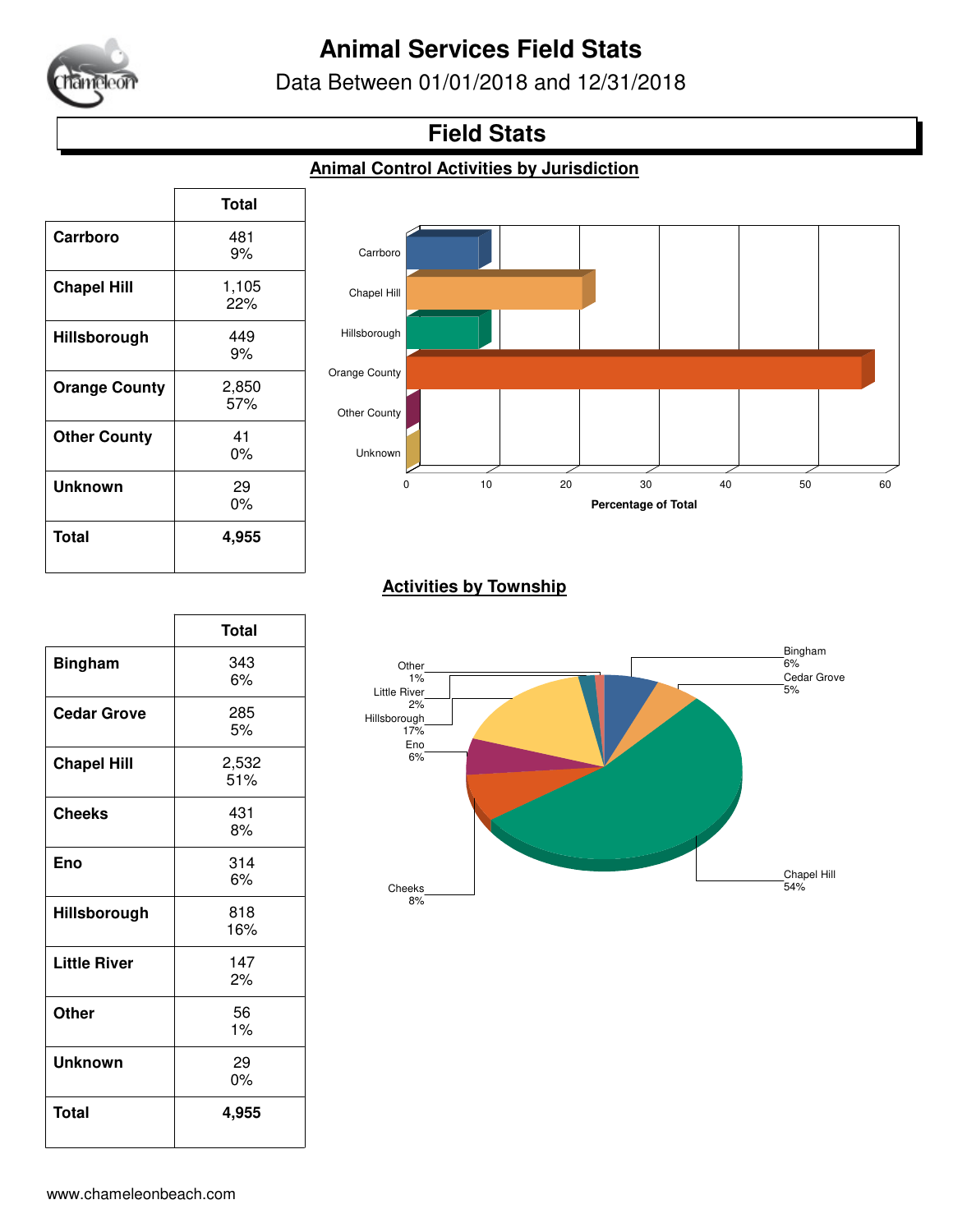

# **Animal Services Field Stats**

### Data Between 01/01/2018 and 12/31/2018

| <b>Activities by Animal Type</b> | <b>Total</b> | <b>Activities by Call Type</b> |
|----------------------------------|--------------|--------------------------------|
| Cat                              | 732<br>14%   | <b>Assist</b>                  |
| Dog                              | 3,167<br>63% | <b>Bite</b>                    |
| Fowl                             | 51<br>1%     | <b>Canvass</b>                 |
| <b>Livestock</b>                 | 220<br>4%    | <b>Cruelty</b>                 |
| <b>Other</b>                     | 82<br>$1\%$  | <b>Declare</b>                 |
| <b>Rabies Vectors</b>            | 564<br>11%   | <b>Exposure</b>                |
| <b>Unknown</b>                   | 51<br>1%     | <b>Kennel</b>                  |
| Wildlife                         | 88<br>$1\%$  | <b>Nuisance</b>                |
| <b>Total</b>                     | 4,955        | <b>Other</b>                   |

| * Vector species include bats, foxes, raccoons, |  |
|-------------------------------------------------|--|
| skunks, and coyotes                             |  |

| <b>Activities by Call Type</b> | <b>Total</b> |
|--------------------------------|--------------|
| <b>Assist</b>                  | 91<br>1%     |
| <b>Bite</b>                    | 1,045<br>21% |
| <b>Canvass</b>                 | 78<br>1%     |
| <b>Cruelty</b>                 | 364<br>7%    |
| <b>Declare</b>                 | 111<br>2%    |
| <b>Exposure</b>                | 503<br>10%   |
| <b>Kennel</b>                  | 16<br>0%     |
| <b>Nuisance</b>                | 831<br>16%   |
| <b>Other</b>                   | 317<br>6%    |
| Owned                          | 51<br>1%     |
| <b>Prot Cust</b>               | 18<br>0%     |
| <b>Stray</b>                   | 770<br>15%   |
| <b>Tethering</b>               | 73<br>1%     |
| <b>Trap</b>                    | 324<br>6%    |
| Wildlife                       | 363<br>7%    |
| <b>Total</b>                   | 4,955        |